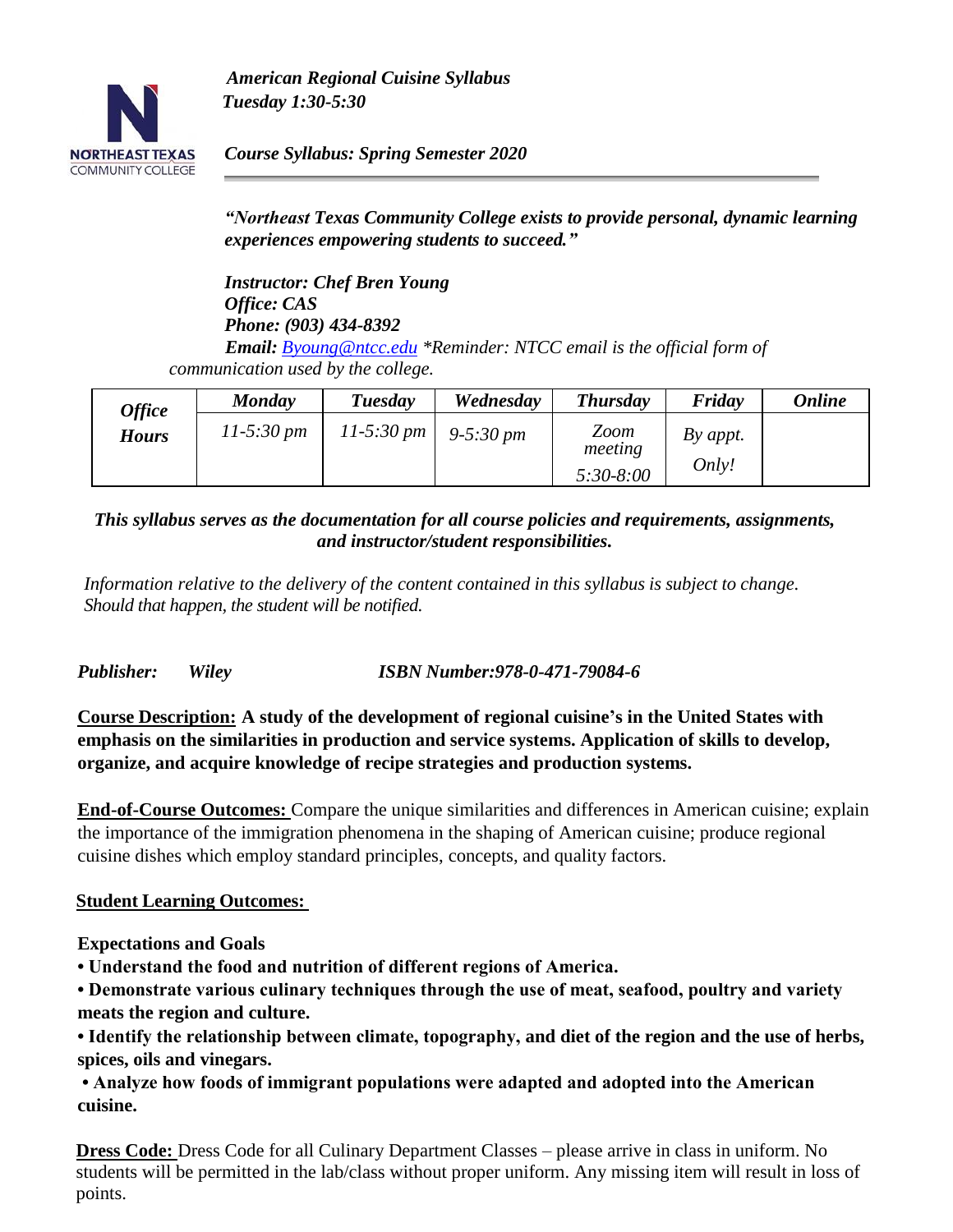Uniform is as follows:

- CLEAN Chef Coat
- CLEAN Chef checkered black and white Pants
- CLEAN Chef Hat & non-slip Shoes
- Equipment Needed for this class:
- Required Textbook, Knife Kit, and a thermometer

Textbook: Garde Manger: The Art and Craft of the Cold Kitchen 4th edition ISBN: 10: 0470587806

# *Grading Policy:*

Daily Grade/Attendance: 20% (5 points for on time, 5 points for full uniform, 5 points kitchen clean-up, 5 points for good attitude)

Exams: 20%

Recipe Assignments: 20%

Quizzes: 20%

Homework: 20%

The grading scale below will be used to determine your final grade.

90-100 A

80-89 B

70-79 C

60-69 D

59 &

below F

#### **Institutional/Course Policy: TARDINESS**:

Class will start on time and tardiness will not be tolerated. Tardiness of (3) times equals one day absence of class, it will also count off on your daily grade.

**ATTENDENCE**- This is a hybrid course which means we only meet 16 times per semester. You are only allowed 3 unexcused absences….. more than 3 and you automatically fail the course! Attendance is necessary in this class. You must make every effort to be present and on time to every class. An absence will be excused if you can document illness, major catastrophe, and a death in your family, or for an excused NTCC activity. You must inform the instructor BEFORE the scheduled class period if you believe an absence should be excused. The student is responsible for obtaining any classroom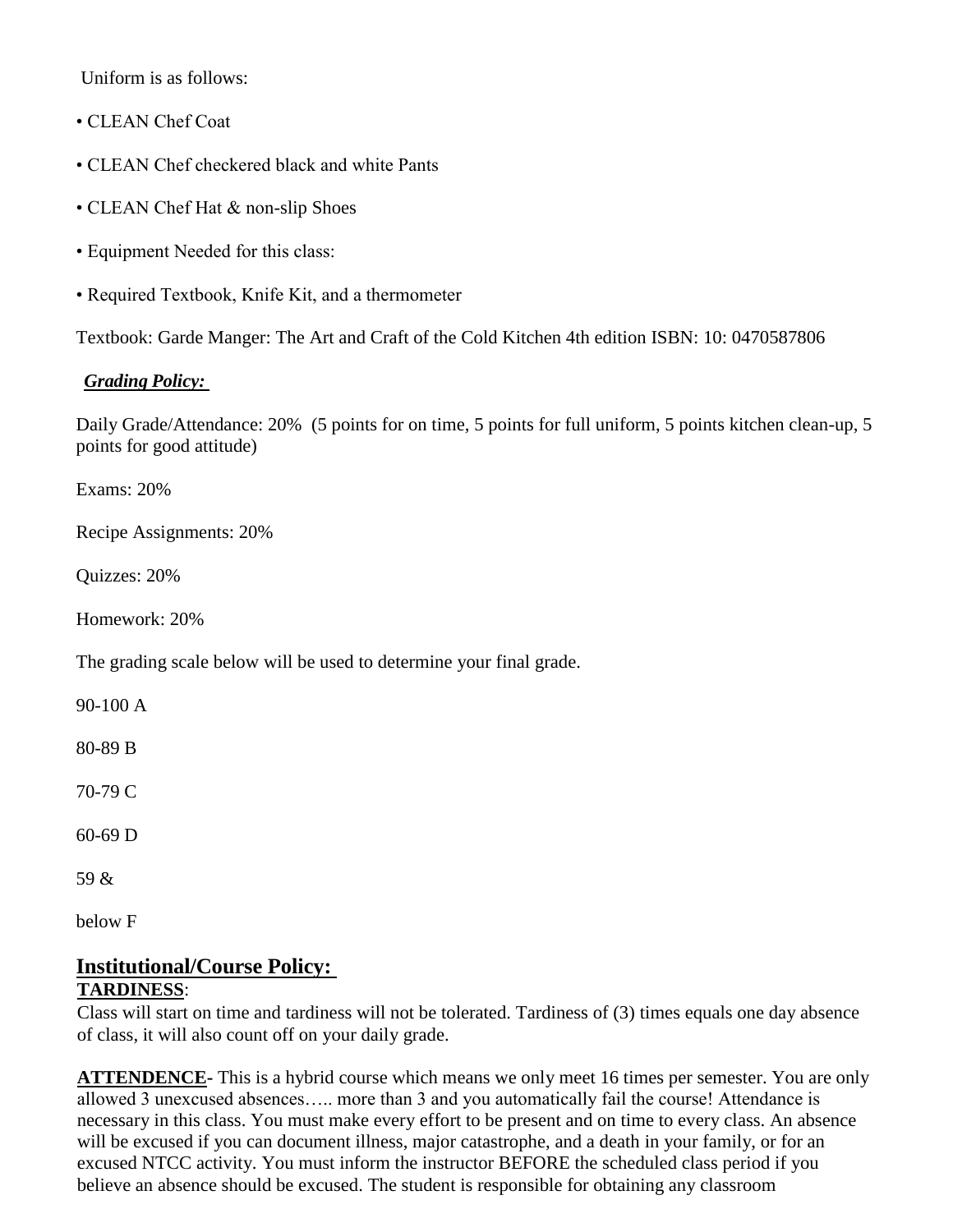assignments, turning in homework or notes given during his/her absence.

**Quizzes and Homework:** There will be written and oral quizzes and homework throughout the semester. These will be announced and unannounced. Part of your participation grade will be on your ability to arrive on time to class and in full uniform each day. It is your duty to see that your uniform is wrinkle free and without stains, you will be sent home if you arrive in a dirty uniform with a zero for the day.

Practical: Students will be required to test their skills on their own during this (2) hands-on tests. THESE CAN NOT BE MADE UP. The practical goes with your written mid-term and written final for those respective grades.

### *Course Structure and Overview:*

**Course Outline 1. The Cuisine of New England 2. The Cuisine of the Mid-Atlantic 3. The Cuisine of the South 4. Floribbean Cuisine 5. Louisiana's Cajun and Creole Cuisines 6. The Cuisine of the Central Plains 7. Texas and Tex-Mex Cuisine 8. The Cuisine of the Southwest and the Rocky Mountain Region 9. The Cuisine of California 10. The Cuisine of the Pacific Northwest 11. The Cuisine of Hawaii** 

# **PORTFOLIO INSTRUCTIONS:**

PORTFOLIOS: Comprehensive notebooks are to be kept throughout the semester with recipes and pictures of dishes. This notebook is for you, it will contain everything you learn in this class and will be a valuable tool for you to have in the future.

• Each student will keep an extensive notebook for this class to be turned in during class the week of Friends & Family

- No late notebooks will be accepted, failure to turn in notebook will result in a grade of ZERO.
- Notebook is to include:
- Title Page (Your Name & Class Name)
- Class Notes (typed or neatly hand written)
- All recipes and pictures (CLEAN!) with notes taken in respective chapter and pictures should be opposite the recipe
- All Class Handouts & homework assignments
- All quizzes/tests
- All sections should be separated  $&$  labeled according to Chapters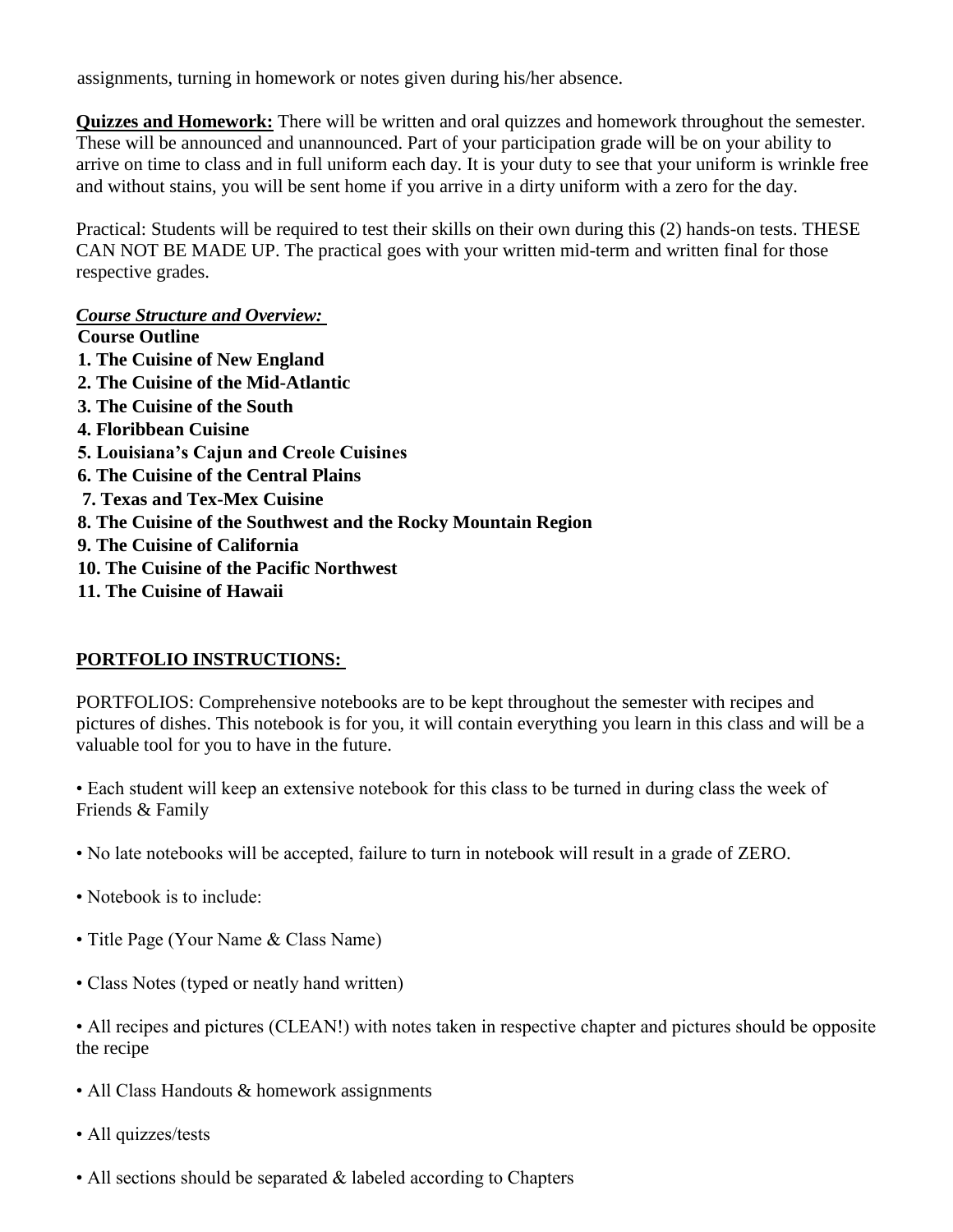# **Lab Clean-Up**

All students are expected to participate in class/lab clean up. You are responsible for your tools, dishes and area during production; once graded, you are expected to help out in the clean-up process.

- All dishes/pots and pans/bowls/utensils will be washed, dried and stored properly.
- All equipment will be cleaned and wiped down with sanitizing solution.
- All small parts will be stored with their accompanying equipment (lid/blades with the processor, etc.)

• Floors will be thoroughly swept, trash bagged and removed to the outside bins, then mop. Trash, mopping and refrigerator clean-up will be final activity before class dismissal.

- Dirty towels will be placed in washing machine
- Failure to participate actively in clean-up will result in a zero-grade for the day.

• Our profession is one based on tradition and respect. Respect your instructor, your classmates, your kitchen and most of all, respect yourself.

#### **Lab etiquette:**

In addition to having all recipes and equipment you will need to abide by the following kitchen policies:

• The only jewelry allowed is your wedding ring (no facial piercings and only one small pair of stud earrings –male or female) may be worn

- Clean shaven faces only
- Students hair must be restrained (no pieces hanging out in front or sides)
- No long or fake or painted finger nails
- Students top button must be buttoned in the kitchen
- Personal hygiene is a must! We work in small spaces.
- Proper shoes must be worn in the kitchen with socks.

\*\*\*.When you enter the kitchen each time you will have jacket buttoned, hairnet or hat in place, if you have ANY facial hair you will wear a beard net, you should not have to reminded to put on a hat or beard net. ALWAYS wash your hands upon entering the kitchen and be fully prepared for the day . Any student not in compliance with kitchen rules and or not ready for class will get one warning to go and correct the situation (if it can be correctly right then it should be) and if not corrected the student will be asked politely to leave the kitchen. Please be advised that this action will result in zeros for the day that CAN NOT be made up.

You will find an NTCC Student Resources tab at the top of the Blackboard Homepage. Please take time to look through what support and help is offered for Academic and Student services.

NTCC Academic Honesty/Ethics Statement: